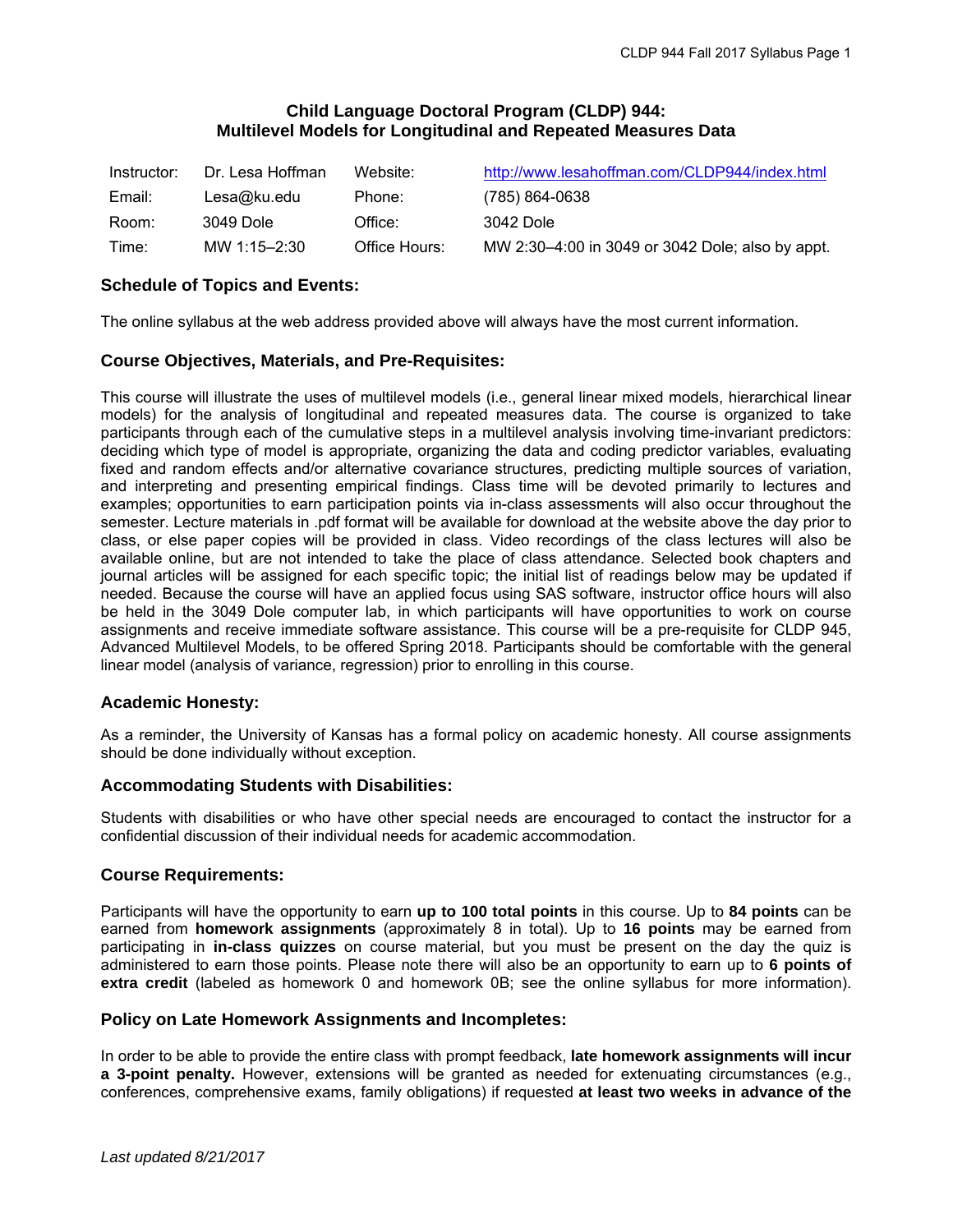**due date**. As noted above, missed in-class quizzes cannot be made up. Finally, a final grade of "incomplete" will only be given in the event of extremely dire circumstances and at the instructor's discretion.

### **Final grades will be determined by the** *proportion* **earned out of the total possible points:**

>92 = A, 90–92 = A−, 87–89 = B+, 83–86 = B, 80–82 = B−, < 80 = C or no pass

#### **Course Software:**

Participants will also need to have access to SAS software, which is freely available in 3049 Dole and in other computer labs across campus, as well as online through the KU Academic Computing Facility and by downloading the SAS University Edition (see course website for more info). Individual licenses can also be purchased from the KU software store (\$150 each; yearly renewal required).

### **Course Textbook:**

Hoffman, L. (2015). *Longitudinal analysis: Modeling within-person fluctuation and change*. New York, NY: Routledge Academic.

## **Other Course Readings (all will be available via "Course Documents" on Blackboard):**

Enders, C. K. (2010; chapters 3–5). *Applied missing data analysis*. New York, NY: Guilford.

Willett, J.B. (1989). Some results on reliability for the longitudinal measurement of change: Implications for the design of studies of individual growth. *Educational and Psychological Measurement, 49,* 587- 602.

## **Planned Schedule of Events:**

| Week | <b>Date</b> | <b>Topics</b>                                                                                                                         | <b>Readings</b>                         |
|------|-------------|---------------------------------------------------------------------------------------------------------------------------------------|-----------------------------------------|
|      | 8/21        | Course Introduction<br>Lecture 1: Introduction to Analysis of Longitudinal and Repeated Measures Data                                 | Hoffman ch. 1:<br><b>Willett (1989)</b> |
|      | 8/23        | Make Friends with SAS Part 1                                                                                                          |                                         |
|      | 8/25        | <b>HOMEWORK #0A DUE: Extra Credit from Online</b>                                                                                     |                                         |
| 2    | 8/28        | Make Friends with SAS Part 2                                                                                                          |                                         |
|      | 8/30        | Lecture 2a: Review of General Linear Models                                                                                           | Hoffman ch. 2                           |
|      |             | Example 2a: Review of General Linear Models                                                                                           | sec. 1                                  |
|      | 9/1         | <b>HOMEWORK #0B DUE: Extra Credit for Demonstrating Home SAS Access</b>                                                               |                                         |
| 3    | 9/4         | <b>NO CLASS OR OFFICE HOURS</b>                                                                                                       |                                         |
|      | 9/6         | Lecture 2a and Example 2a, continued                                                                                                  |                                         |
|      | 9/8         | <b>HOMEWORK #1 DUE: Make Friends with SAS</b>                                                                                         |                                         |
| 4    | 9/11        | Lecture 3: Introduction to Within-Person Analysis and RM ANOVA<br>Example 3a: Between vs. Within-Person Models                        | Hoffman ch. 3<br>sec. 1                 |
|      | 9/13        | Lecture 3, continued                                                                                                                  | Hoffman ch. 3                           |
|      |             | Example 3b: Repeated Measures Analysis of Variance                                                                                    | sec. $2+$                               |
|      | 9/15        | <b>HOMEWORK #2 DUE: Review of General Linear Models</b>                                                                               |                                         |
| 5    | 9/18        | Lecture 4: Describing Within-Person Fluctuation over Time via ACS Models<br>Example 4: Describing Within-Person Fluctuation over Time | Hoffman ch. 4<br>sec. 1-2               |
|      | 9/20        | Lecture 4 and Example 4, continued                                                                                                    | Hoffman ch. 4<br>sec. $3+$              |
|      | 9/22        | <b>NO HOMEWORK DUE</b>                                                                                                                |                                         |